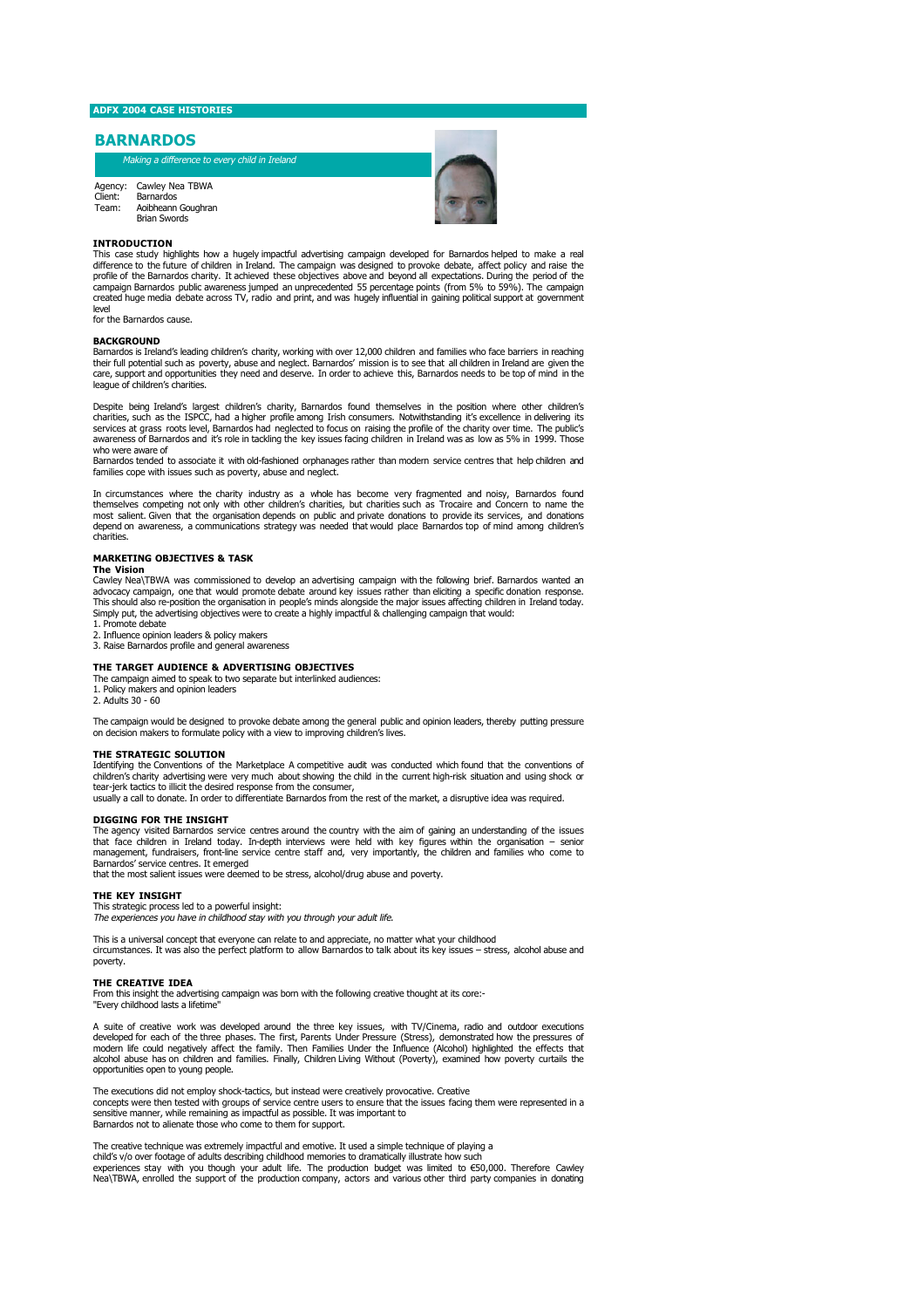their time to Barnardos. The result was an outstanding & impactful campaign that included three TV ads, produced to a standard worth five times their original investment, with complimentary print and radio executions.

#### **THE COMMUICATION ACTIVITY**

The task was to connect with the target audiences on each of the three issues, with maximum impact, on a limited budget. Media partnerships were entered into and generous deals negotiated that would allow Barnardos maximum cut-through for minimum spend.

## **MEDIA STRATEGY**

The media strategy consisted of three intensive bursts for each issue connected over a two-year period. The key media were TV, radio and outdoor. Media partnerships were leveraged, deals negotiated and discounts availed of. JC Decaux generously donated a large quantity of media space for the campaign. This all resulted in a campaign that was worth €700,000 for a media outlay of only €150,000.

| Medium                          | Quantity | Coverage | <b>OTSIOTH</b> |
|---------------------------------|----------|----------|----------------|
| TV (premium spots)              | 1800     | 84%      | 7.8            |
| Radio spots                     | 1500     | 86%      | 19.8           |
| Outdoor sites<br>paid & donated | 700      | 85%      | 36             |

#### **THE RESULTS**

The objectives of the Every Child Matters campaign were three-fold – to promote debate, influence policy makers & opinion<br>leaders and raise the profile and awareness of Barnardos among the general public.

#### **Promote Debate.**  1.

All three phases of the campaign generated a wealth of media coverage in national & local press, trade magazines<br>and on national radio & television. Public debate ensued, not only about the campaign itself, but also about

**(a) Influence Policy Makers.** The campaign gave Barnardos the credible position of being able to 2.

lobby and influence policy by opening the doors to policy makers in government, the opposition and civil service. As a result of the campaign...

- a) Barnardos was appointed to the Government Strategic Task Force on Alcohol in March 2003. b) All political parties signed a pledge to put children's policy ahead of the alcohol industry.
- 

c) Special editions of Childlinks Magazine, focusing on stress, alcohol and poverty, were published by the Children's Resource Centre, one of the key resources for decision makers on children's policy in Ireland.

## **(b)Influence Opinion Leaders.**

The campaign also provoked personal responses from all of the major political parties and the Minister for Children,<br>Brian Lenihan - "As Minister of Children may I congratulate Barnardos for the effective campaign it has b issue of alcohol abuse"

In addition, celebrity figures such as Mary Coughlan and Don Baker became spokespeople for Barnardos on the issues of alcohol abuse and domestic violence.

#### **Raise Barnardos Profile & Awareness among the General Public.** 3.



See Public Awareness Chart:

three phases of the advertising campaign.

The following graph illustrates how the three phases of the campaign have consistently built awareness for Barnardos over time, from 5% to 59%.

|                                                                                                            | Parents Under<br>Pressure                                               | <b>Families Under</b><br>the Influence                           | Children Livina<br>Without                                       |
|------------------------------------------------------------------------------------------------------------|-------------------------------------------------------------------------|------------------------------------------------------------------|------------------------------------------------------------------|
| Research Timing                                                                                            | Pre - March 2002<br>Post - April 2002                                   | Pre - Jan 2003<br>Post - Feb 2003                                | Pre - July 2003<br>Post - Sept 2003                              |
| Unprompted recall of advertising for<br>children's charities - % of respondents<br>who mentioned Barnardos | Pre: 5%<br>Post: 36%                                                    | Pre: 12%<br>Post: 47%                                            | Pre: 31%<br>Post: 59%                                            |
| Recall of 'Every Childhood Lasts a<br>Lifetime' endline                                                    | Pre: n/a<br>Post: 44%<br>Of these, 72%<br>specified<br><b>Barnardos</b> | Pre: n/a<br>Post: 34%<br>Of these, 71%<br>specified<br>Barnardos | Pre: n/a<br>Post: 44%<br>Of these, 81%<br>specified<br>Barnardos |
| Prompted recall of Poster campaign                                                                         | 58%                                                                     | 69%                                                              | 63%                                                              |
| Prompted recall of TV campaign                                                                             | 59%                                                                     | 62%                                                              | 64%                                                              |
| This campaign would encourage me to<br>donate to Barnardos                                                 | 67%                                                                     | 55%                                                              | 75%                                                              |

In addition, despite being an advocacy campaign as opposed to a donation generating campaign, each phase had an impact on the propensity of people to donate to Barnardos, increasing this figure to an incredible 75% of people surveyed (see Fig.3)

### **UNEXPECTED RESULTS**

Barnardos won several Creative Awards for the Every Child Matters campaign: ICAD 2002 Silver Bell for Campaign

ICAD 2002 Silver Bell for 'Parents Under Pressure' ICAD 2002 Bronze Bell for 'Families Under the Influence'

ICAD 2002 Bronze Bell for 'Children Living Without' Aer Rianta Do Good Work 2003. (Winner of 3 months free media space in Dublin Airport)

#### **THE LOGO**

Such is the strength of the creative thought "Every Childhood Lasts a Lifetime" that it has now been integrated into the official Barnardos Ireland logo:

"The advertising campaign has made a major contribution towards moving Barnardos into a position of considerable influence on policy matters in the domain of children, giving a strong platform to make real differences in the<br>lives of the children of Ireland now and in the future"<br>Owen Keenan, Chief Executive, Barnardos

## **SUMMARY**

In 1999 Barnardos was an organisation with the need to dramatically increase its public profile in the charity industry and<br>align itself with the key issues that effect children in Ireland today - stress, alcohol abuse and